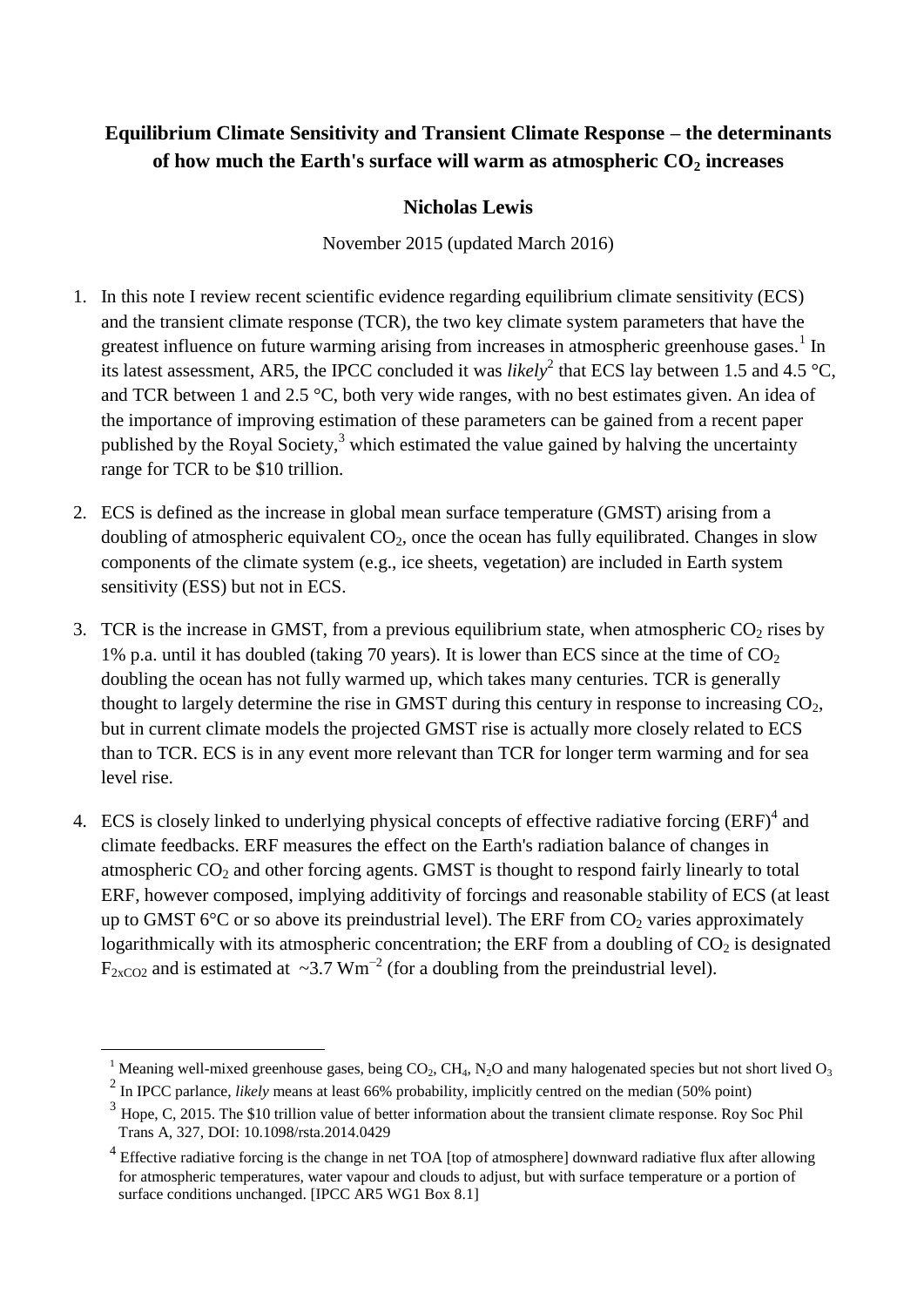5. In global terms, over a period during which ERF changes, the Earth's energy budget implies<sup>5</sup> that:

$$
ECS = \Delta T \times F_{2xCO2} / (\Delta F - \Delta Q)
$$
 (1)

and (if the change in ERF was fairly linear and principally occurred over approximately a final 70-year period)

$$
TCR = \Delta T \times F_{2xCO2} / \Delta F \tag{2}
$$

where Δ*T* refers to the change in GMST resulting from a change Δ*F* in ERF, and Δ*Q* refers to a change in the planetary heating rate *Q*, mainly (>90%) reflected in ocean heat uptake.

6. ECS is also related to the climate feedback parameter  $\lambda$ ,<sup>6</sup> the negative sum of all feedbacks, including: the primary (negative) Planck radiative feedback  $\lambda_p$  from a warmer Earth emitting more radiation; water vapour and lapse rate feedbacks, closely linked and combined as  $\lambda_{w+lr}$ ; combined short- and long-wave cloud feedbacks  $\lambda_{cl}$ ; and albedo feedback  $\lambda_{alb}$  – which arises mainly from decreasing seasonal snow cover as GMST rises. Thus:

$$
ECS = F_{2xCO2} / \lambda = -F_{2xCO2} / (\lambda_p + \lambda_{wv+lr} + \lambda_{cl} + \lambda_{alb})
$$
 (3)

- 7. All estimates of ECS based on instrumental observations reflect feedbacks operating during a period of disequilibrium, and thus strictly estimate so-called effective climate sensitivity. Little distinction is drawn between effective climate sensitivity and ECS in AR5.
- 8. AR5 concluded<sup>7</sup> that estimates of ECS based on:
	- past climate states very different from today
	- timescales different than those relevant for climate stabilization (e.g. climate response to volcanic eruptions)
	- forcings other than greenhouses gases (e.g. volcanic eruptions or solar forcing)

may differ from the climate sensitivity based on the climate feedbacks of the Earth system today. That implies that no reliance should be based on such estimates. I concur.

9. Accordingly, instrumental-observation ECS estimates reflecting equation (1) are usually based on the relationship between temperature, forcing and planetary energy gain over a multidecadal period during which greenhouse gas forcing dominated. Usually, data for the entire period during which reasonable instrumental estimates of GMST exist, from the third quarter of the  $19<sup>th</sup>$  century until now (the instrumental period), or for all except an early part of it, are used. Analysing changes over the full instrumental period also has the benefit of minimising the influence of natural multidecadal internal climate system variability and of uncertainty in the (unmeasured) initial rate of ocean heat uptake, which would have been fairly small 100+ years ago. TCR can

<sup>5</sup> IPCC AR5 WG1 10.8.1

<sup>6</sup> Sometimes instead designated *α*

<sup>7</sup> IPCC AR5 WG1 12.5.3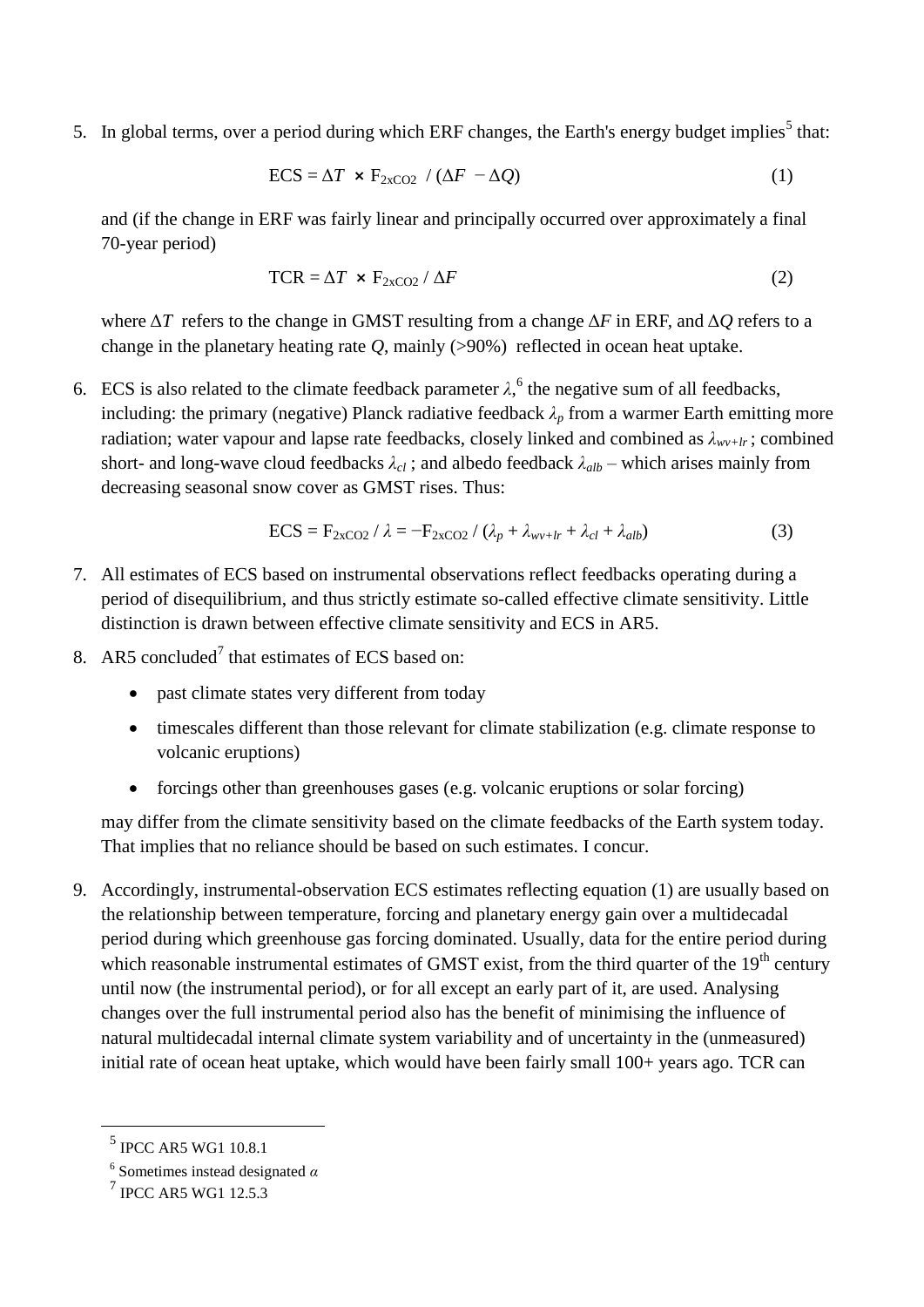also be estimated from changes over the entire instrumental period, as the rise in ERF approximates a linear ramp largely occurring over the last ~70 years.

- 10. Uncertainty in the Δ*T* term of equations (1) and (2) is relatively small, but uncertainty in Δ*F /*   $F_{2xCO2}$  is substantial, despite it being small in respect of the dominant (positive)  $CO_2$  component of Δ*F*, largely because of high uncertainty about the smaller (negative) anthropogenic aerosol component of  $\Delta F$ . Uncertainty in  $\Delta Q$  /  $F_{2xCO2}$ , whilst considerable, is much less important than that in  $\Delta F$  /  $F_{2xCO2}$ , and is irrelevant for estimating TCR. The large relative uncertainty in the denominator of (2) and, even more so, in the (smaller) denominator of (1), results in the TCR and, particularly, ECS estimates having skewed probability densities with long upper tails. Most observational ECS studies used subjective Bayesian methods with unsuitable prior distributions that fattened these upper tails, sometimes hugely, resulting in upwardly biased estimation.
- 11. Estimates of total aerosol forcing were strongly negative at the time of IPCC AR4 (2007), which gave a best estimate<sup>8</sup> of  $-1.3 \text{ Wm}^{-2}$  since preindustrial, largely derived from bottom-up parameterized calculations in 3D coupled atmosphere-ocean global climate models (AOGCMs). On that basis, ECS estimates using Eq.(1) were in line with mean AOGCM ECS values at  $\sim 3^{\circ}$ C. Since AR4, better satellite observation-based estimates of aerosol forcing have become available, pointing to weaker values, as do inverse estimates that infer aerosol forcing strength from latitudinally-resolved temperature differentials (aerosol emissions and forcing being spatially inhomogeneous). In AR5, the aerosol forcing best estimate was cut to  $-0.9 \text{ Wm}^{-2}$  since preindustrial, or  $-0.7 \text{ Wm}^{-2}$  over the instrumental period,<sup>9</sup> much weaker than in typical current generation (CMIP5) AOGCMs. A powerfully argued recent paper<sup>10</sup> by a highly regarded climate scientist estimates the aerosol forcing change over the instrumental period as being even weaker, at  $-0.5 \text{ Wm}^{-2}$ . New evidence suggesting higher levels of natural aerosols than previously thought supports this revision.<sup>11</sup> Weaker negative aerosol forcing implies lower instrumental-observation ECS and TCR estimates, *ceteris paribus*, since it implies a higher Δ*F* value in (1) and (2).

ECS best estimates from multidecadal instrumental-observation studies published in the last few years that reflect either the AR5 aerosol forcing estimate or an inverse estimate they formed using latitudinally-resolved data, and do not involve subjective prior distributions that strongly bias estimation, are set out below. CMIP5 models ECS values are given for comparison. The width of each 'violin' shows the estimate's probability density at each ECS level. The two green violins are from a study<sup>12</sup> that employed multimodel estimates of warming attributable purely to greenhouse gases, isolated from inhomogeneous aerosol forcing and other forcings, taken from the two main detection and attribution studies used for the IPCC AR5 anthropogenic influence statements. Otto

 $8$  Best estimates are medians, the only invariant central estimate for skewed distributions, unless otherwise stated

<sup>&</sup>lt;sup>9</sup> The AR5 best estimate aerosol forcing strengthens by  $-0.2 \text{ Wm}^{-2}$  between 1750, the notional start of the industrial period, and 1860, around the start of the instrumental period.

<sup>10&</sup>lt;br><sup>10</sup> Stevens, B., 2015. Rethinking the lower bound on aerosol radiative forcing. J. Climate 28, 4794-4819

<sup>&</sup>lt;sup>11</sup> Because the major, cloud albedo effect, component of aerosol forcing is believed to be logarithmically related to total (natural plus anthropogenic) aerosol loading.

<sup>&</sup>lt;sup>12</sup> Lewis, N, 2016. Implications of recent multimodel attribution studies for climate sensitivity. Clim Dyn, 46, 1387– 1396. DOI 10.1007/s00382-015-2653-7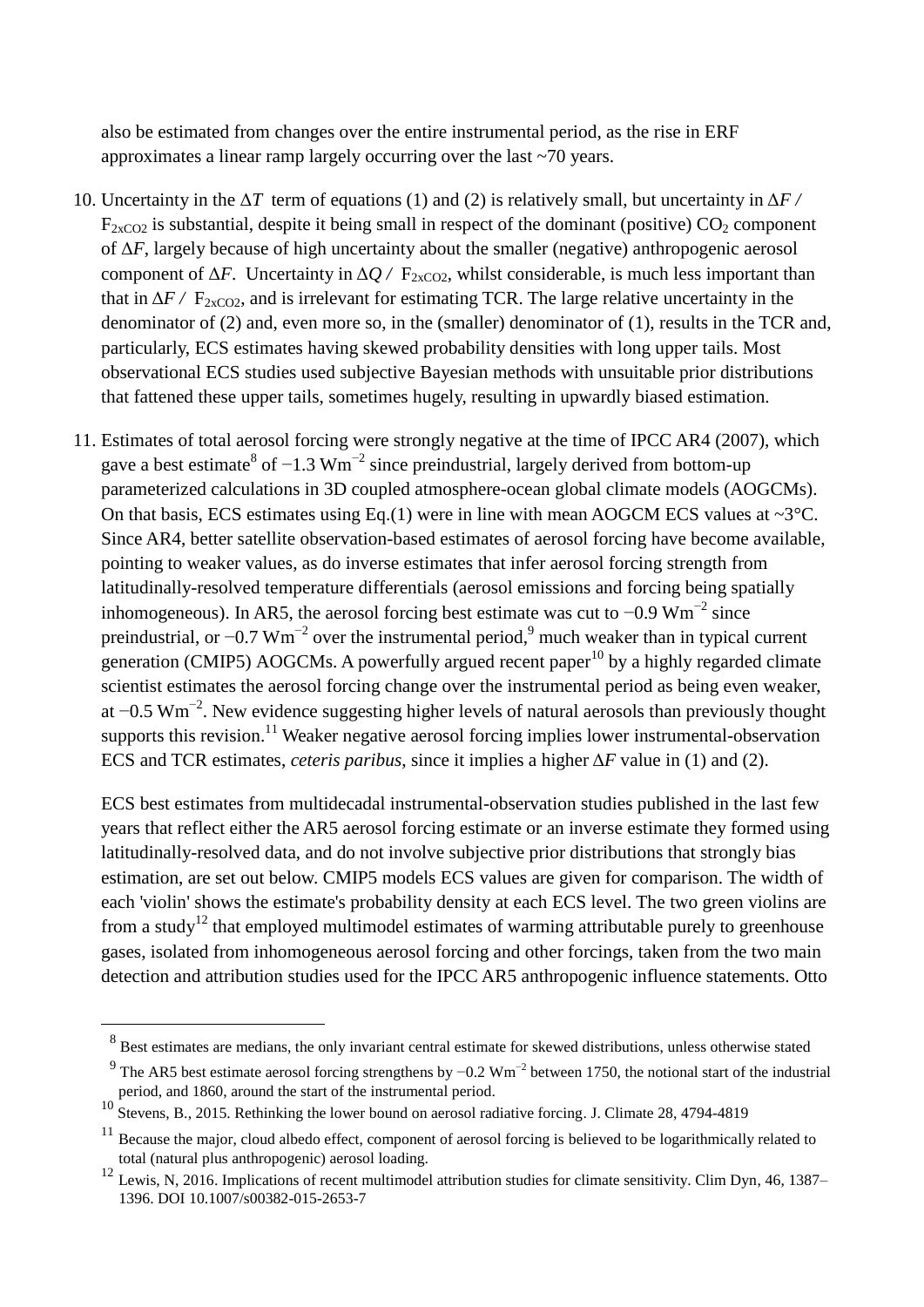et al  $(2013)^{13}$  was a particularly influential study as its authors included fourteen key AR5 lead authors working in areas relevant to climate sensitivity. Lewis and Curry  $(2014)^{14}$  updated Otto et al by using actual AR5 forcing estimates, which were by then available, as well as AR5 planetary heat uptake estimates, and allowed more comprehensively for uncertainty. It thus represents, as its title implies, the implications of AR5 forcing and heat uptake estimates for ECS and TCR. The remaining studies<sup>15</sup> were all published between 2012 and 2014. The alternative results from Aldrin et al. (2012) using a prior distribution with the form  $ECS^{-2}$  (a uniform prior in 1/ECS), which appears to be more appropriate, are shown as well as the main results using a uniform in ECS prior. In those cases where sensitivity of ECS estimates to inclusion of the post early 2000s hiatus period was tested, it was found to be minor.





*Figure 1*

 $\overline{a}$ 

Lewis, N., 2013: An objective Bayesian, improved approach for applying optimal fingerprint techniques to estimate climate sensitivity. Journal of Climate, 26, 7414-7429.

Skeie, R.B., T. Berntsen, M. Aldrin, M. Holden and G. Myhre, 2014. A lower and more constrained estimate of climate sensitivity using updated observations and detailed radiative forcing time series. Earth Syst.Dynam., 5, 139–175.

<sup>13</sup> Otto, A., et al., 2013. Energy budget constraints on climate response. Nature Geoscience, 6: 415–416.

<sup>&</sup>lt;sup>14</sup> Lewis N., Curry J.A., 2014: The implications for climate sensitivity of AR5 forcing and heat uptake estimates. Clim. Dyn. DOI 10.1007/s00382-014-2342-y

<sup>15</sup> Aldrin, M., M. Holden, P. Guttorp, R. B. Skeie, G. Myhre, and T. K. Berntsen, 2012. Bayesian estimation of climate sensitivity based on a simple climate model fitted to observations of hemispheric temperatures and global ocean heat content. Environmetrics, 23, 253-271.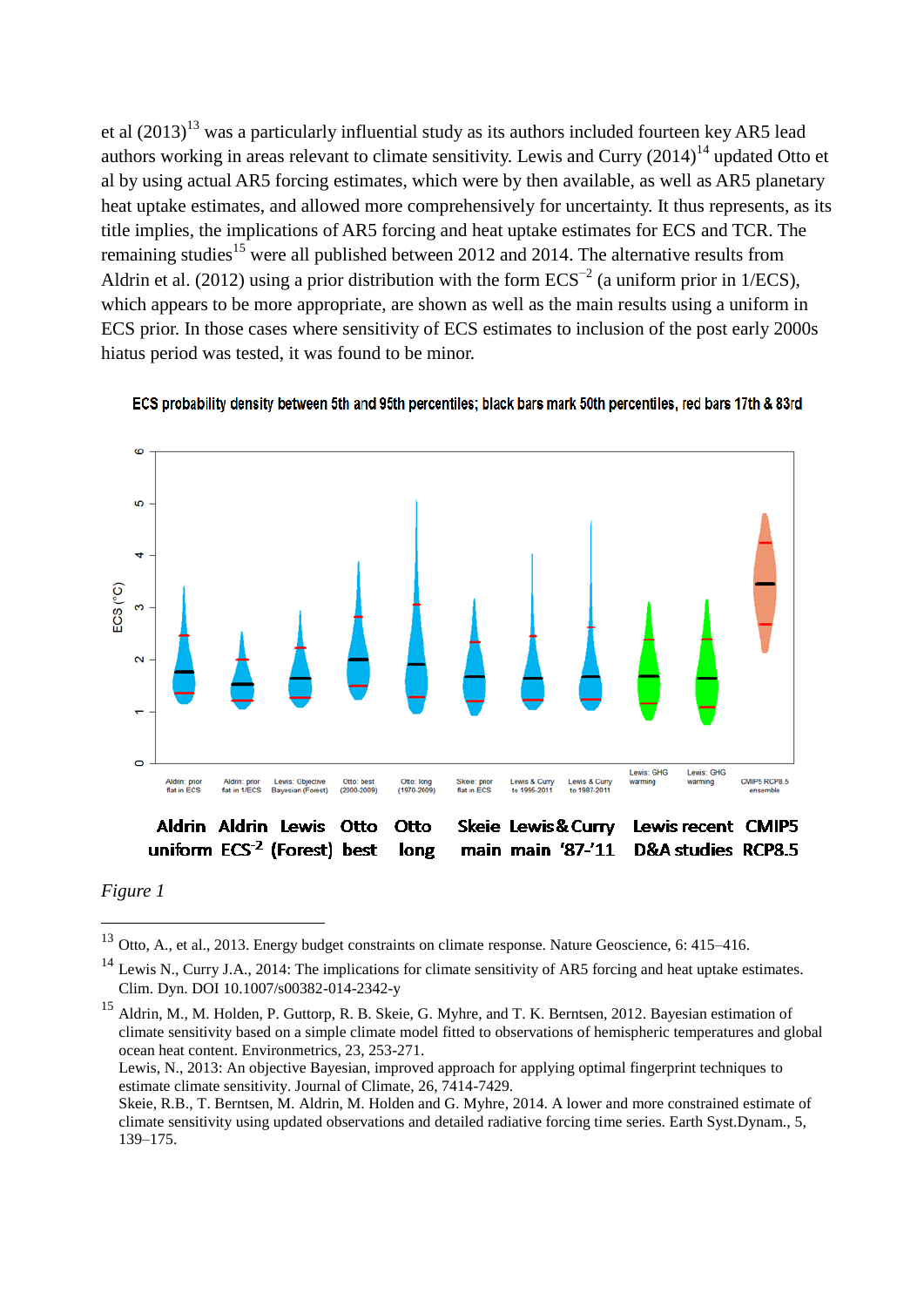12. Figure 2 below shows an equivalent comparison, but for TCR not ECS. Although the difference between observational and CMIP5 estimates appears smaller than for ECS,  $21<sup>st</sup>$  century warming projected by CMIP5 models is significantly higher than that derived from the projected forcing increase and their TCR values even after allowing for "warming in the pipeline" corresponding to the current positive *Q*.



#### *Figure 2*

 $\overline{a}$ 

13. Energy budget studies using global-only variables (such as Otto et al 2013 and Lewis & Curry 2014) make the assumption that the realised transient GMST response to inhomogeneous non-GHG forcings, principally from aerosols (but to an extent also ozone, and to a minor extent land use change) bears approximately the same relation to their ERF as it does for well-mixed greenhouse gases. This has recently been challenged, with the implication (if correct) that energybudget estimates of TCR (and hence of ECS) may be biased low.<sup>16</sup> However, the work is based on CMIP5 model simulations designed for other purposes and has methodological weaknesses. Other work, based on more accurate single-forcing AOGCM simulations, has found no evidence of this effect for aerosols – if anything, the contrary.<sup>17</sup> Moreover, it is very difficult to reconcile the claimed much greater transient sensitivity to (northern hemisphere focussed) aerosol forcing with estimates of the historical evolution of zonal temperatures and of the relative transient sensitivity of northern extratropical temperature since the Little Ice Age. The consistency of ECS and TCR estimates from global-only energy budget studies with those from other methods, that either use

<sup>&</sup>lt;sup>16</sup> Shindell, DT, 2014. Inhomogeneous forcing and transient climate sensitivity. Nature Clim Chg: DOI: 10.1038/NCLIMATE2136

<sup>&</sup>lt;sup>17</sup> Ocko IB, V Ramaswamy and Y Ming, 2014. Contrasting Climate Responses to the Scattering and Absorbing Features of Anthropogenic Aerosol Forcings J. Climate, 27, 5329–5345. Forster PM, 2016. Inference of climate sensitivity from analysis of Earth's energy budget Annu. Rev. Earth

Planet. Sci., 44. doi: 10.1146/annurev-earth-060614-105156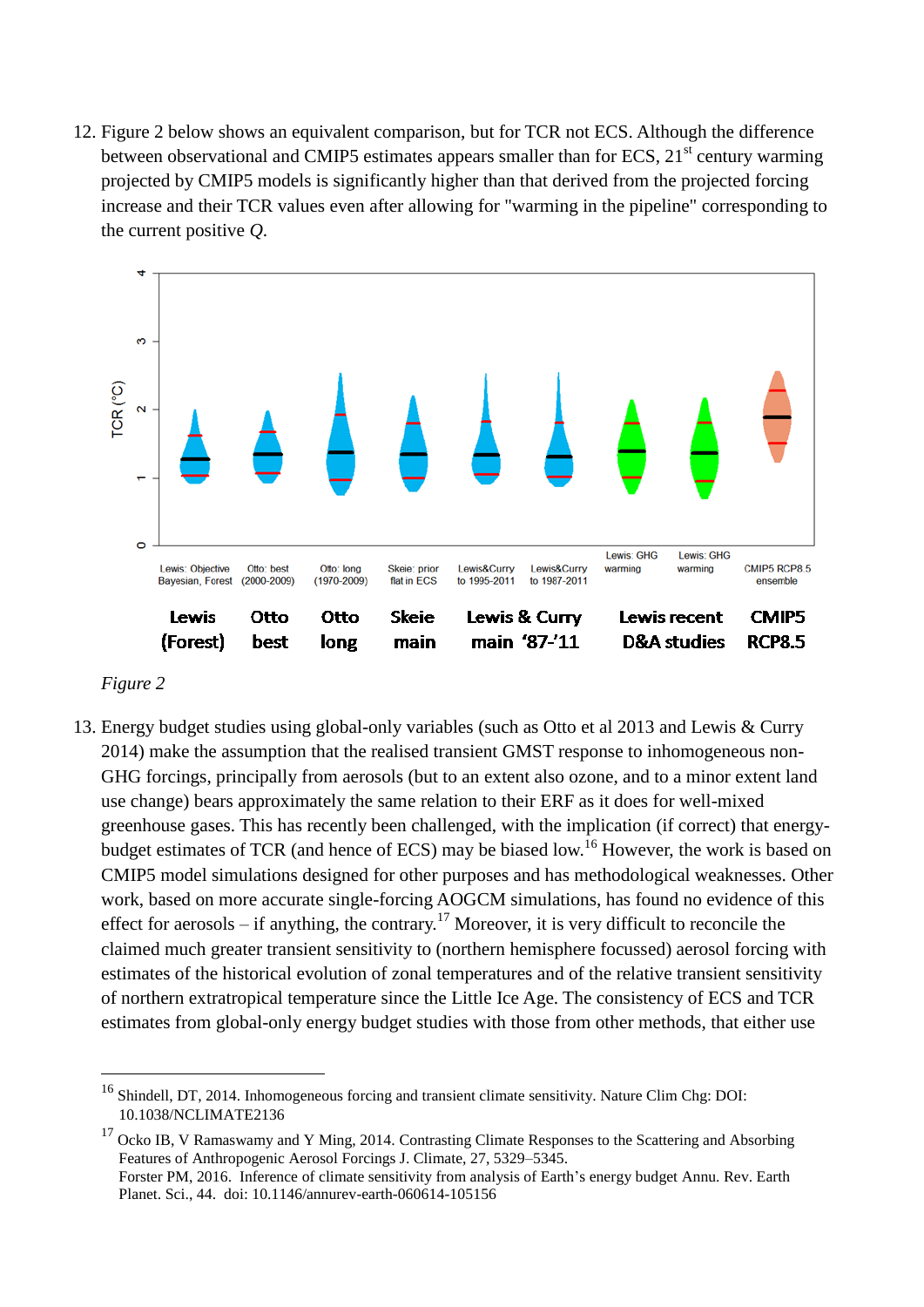latitudinally resolved data or are based on greenhouse gas only warming isolated using 3D CMIP5 models, provides further reason for considering that no significant estimation bias in fact arises.

- 14. All sound studies based on warming over the instrumental period (including several not shown)<sup>18</sup> reach much the same ECS and/or TCR best estimates, which is what one would expect since they all rely on much the same data (save for estimating aerosol forcing in different ways). Although other studies exist that produce higher ECS and/or TCR estimates, I have identified serious problems in each of them which led to upward estimation bias.<sup>19</sup> To narrow uncertainty in ECS one must bring in independent data, palaeoclimate proxy data being the obvious choice. The transition from the last glacial maximum to the Holocene (LGM studies) has been much studied; all but one of the palaeo ECS estimates shown in AR5 are based on it, and AR5 concluded that estimates of ECS from more distant palaeoclimate periods are difficult to directly compare with ECS in today's climate state.
- 15. Simple calculations in which the global temperature anomaly at the LGM is divided by the total estimated forcing relative to the preindustrial state have long been used to generate estimates of the equilibrium climate sensitivity.<sup>20</sup> Although ECS estimates from earlier LGM studies that did so were typically around  $3^{\circ}$ C, current best estimates of GMST<sup>21</sup> and of relevant forcings<sup>22</sup> at the LGM imply an ECS estimate of  $\sim$ 1.75 °C. A more sophisticated approach using AOGCM simulations to relate temperature change post the LGM to ECS in the current climate state gave an ECS best estimate of 2.0  $^{\circ}$ C.<sup>23</sup>
- 16. As AR5 states,<sup>24</sup> true uncertainties for palaeoclimate ECS estimates are likely greater than those for multidecadal instrumental-observation estimates. As a result, combining representative palaeoclimate and instrumental-period warming based estimates does not, when correctly effected, greatly change the 5–95% range from the instrumental-observation evidence, although it does curtail the far upper tail of the uncertainty distribution, and it only slightly increases the best

 $^{18}$  E.g., Masters, T., 2013. Observational estimate of climate sensitivity from changes in the rate of ocean heat uptake and comparison to CMIP5 models. Clim. Dyn., DOI 10.1007/s00382–013–1770–4; Ring, M.J., D. Lindner, E.F. Cross, and M.E. Schlesinger, 2012. Causes of the global warming observed since the 19th century. Atmos. Clim. Sci., 2: 401–415; Schwartz, S.E., 2012. Determination of Earth's transient and equilibrium climate sensitivities from observations over the twentieth century: Strong dependence on assumed forcing. Surv.Geophys., 33: 745– 777.

<sup>&</sup>lt;sup>19</sup> Se[e https://niclewis.wordpress.com/ipcc-ar5-climate-sensitivity-and-other-issues/](https://niclewis.wordpress.com/ipcc-ar5-climate-sensitivity-and-other-issues/) and <https://niclewis.wordpress.com/pitfalls-in-climate-sensitivity-estimation/> Similar serious problems arise with the one or two more recently published instrumental-observation warming studies that reach ECS estimates above 2<sup>o</sup>C.

<sup>20</sup> Annan, J and Hargreaves, J., 2015. A perspective on model-data surface temperature comparison at the Last Glacial Maximum. Quaternary Science Reviews 107 1-10

 $^{21}$  4 °C below preindustrial: Annan, J.D., Hargreaves, J.C., 2013. A new global reconstruction of temperature changes at the Last Glacial maximum. Clim. Past 9 (1), 367-376.

 $22$  8–11 Wm<sup>-2</sup> below preindustrial: Annan, J.D., Hargreaves, J.C., 2006. Using multiple observationally-based constraints to estimate climate sensitivity. Geophys. Res. Lett. 33, L06704.

<sup>23</sup> Hargreaves, J.C., Annan, J.D., Yoshimori, M., Abe-Ouchi, A., 2012. Can the Last Glacial Maximum constrain climate sensitivity? Geophys. Res. Lett. 39 (24). The reference is to the estimate corrected for omitted dust forcing.

<sup>24</sup> Section 10.8.2.4 of AR5, penultimate sentence.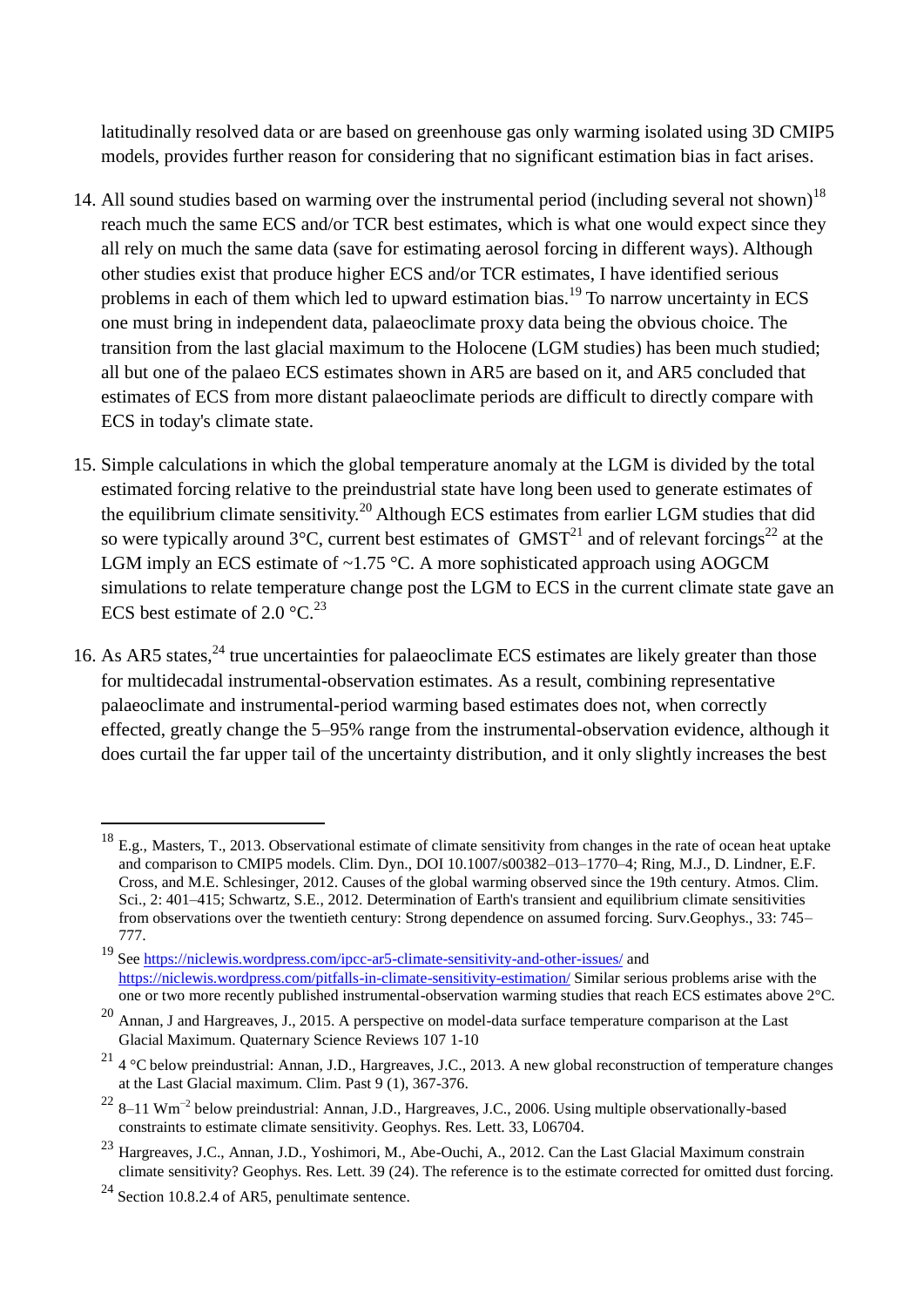estimate from that given by the instrumental-observation evidence even if the palaeoclimate best estimate is substantially higher. $^{25}$ 

- 17. As well as 'top down' ECS estimates reflecting equation (1), one can use a "feedback analysis" approach, estimating individual climate feedbacks in models and/or from observations, and hence ECS from equation (3). However, it has recently been found that  $F_{2xCO2}$  the ERF from increased  $CO<sub>2</sub>$ , varies greatly between CMIP5 AOGCMs, which implies inaccurate radiation codes and increases uncertainty regarding estimates of feedbacks in AOGCMs. For a quadrupling of atmospheric CO<sub>2</sub>, for which the expected ERF is ~7.4 Wm<sup>-2</sup>, CMIP5 models have ERF varying between 5.5 and 9  $Wm^{-2}$ .<sup>26</sup> Feedback analysis is in practice closely related (via effective climate sensitivity) to ECS as exhibited by AOGCMs, so I will not separately critique the raw ECS and TCR ranges exhibited by CMIP5 models, which as already shown are centred substantially above best estimates from sound instrumental-observation studies. The mean ECS and TCR values of climate models used for IPCC projections of future warming are respectively  $\sim$ 3.4°C and  $\sim$ 1.9°C. Their estimated ECS and TCR values lie in the ranges 2.1–4.7°C and 1.1–2.6°C respectively.
- 18. Turning to feedbacks, the Planck radiative feedback  $\lambda_p$  is fairly consistently estimated by AOGCMs at  $\sim$ −3.2 Wm<sup>-2</sup> °C<sup>-1</sup>, so in the absence of other feedbacks ECS should be  $\sim$ 3.7 / 3.2 = 1.15 °C. The minor albedo feedback is estimated reasonably consistently by AOGCM simulations at ~+0.3 Wm<sup>-2</sup> °C<sup>-1</sup>, equating to another ~0.1 °C on ECS. AOGCM estimates of both these feedbacks are generally considered to be reasonably realistic.
- 19. There is more doubt about whether the combined water vapour + lapse rate feedback in AOGCMs is realistic, despite model estimates being fairly consistent at around +1.0  $\text{Wm}^{-2}$ °C<sup>-1</sup>. This feedback is concentrated in the tropics, where AOGCMs simulate strong warming in the upper troposphere with specific humidity (the amount of water vapour), which has a particularly powerful effect there, increasing and absorbing more radiation. Saturation water vapour pressure increases rapidly with temperature, so this would happen if relative humidity were constant. Observational evidence does not appear to support the existence of such a strong tropical "hot spot". This suggests that water vapour feedback (and the weaker, opposing, lapse rate feedback) may be overestimated in AOGCMs. The below chart<sup>27</sup> compares tropical warming trends in CMIP5 models and various observationally-based datasets over recent decades. The 100000 Pa (1000 mb) pressure level is near surface level, 30000 Pa (300 mb) is in the mid-upper troposphere.

 $25$  This is based on fitting an appropriate probability distribution to the median for all palaeoclimate estimates featured in AR5 (being 2.75°C) and a 10–90% range of 1–6 °C (consistent with the palaeoclimate ECS estimate range given in AR5), and using the primary Lewis & Curry (2014) instrumental-period estimate (which reflects the AR5 forcing and heat uptake estimates).

<sup>&</sup>lt;sup>26</sup> Chung, E-S and Soden, B., 2015 An assessment of methods for computing radiative forcing in climate models. Environ. Res. Lett. 10 074004

 $27$  Source: Professor John Christy, University of Alabama at Huntsville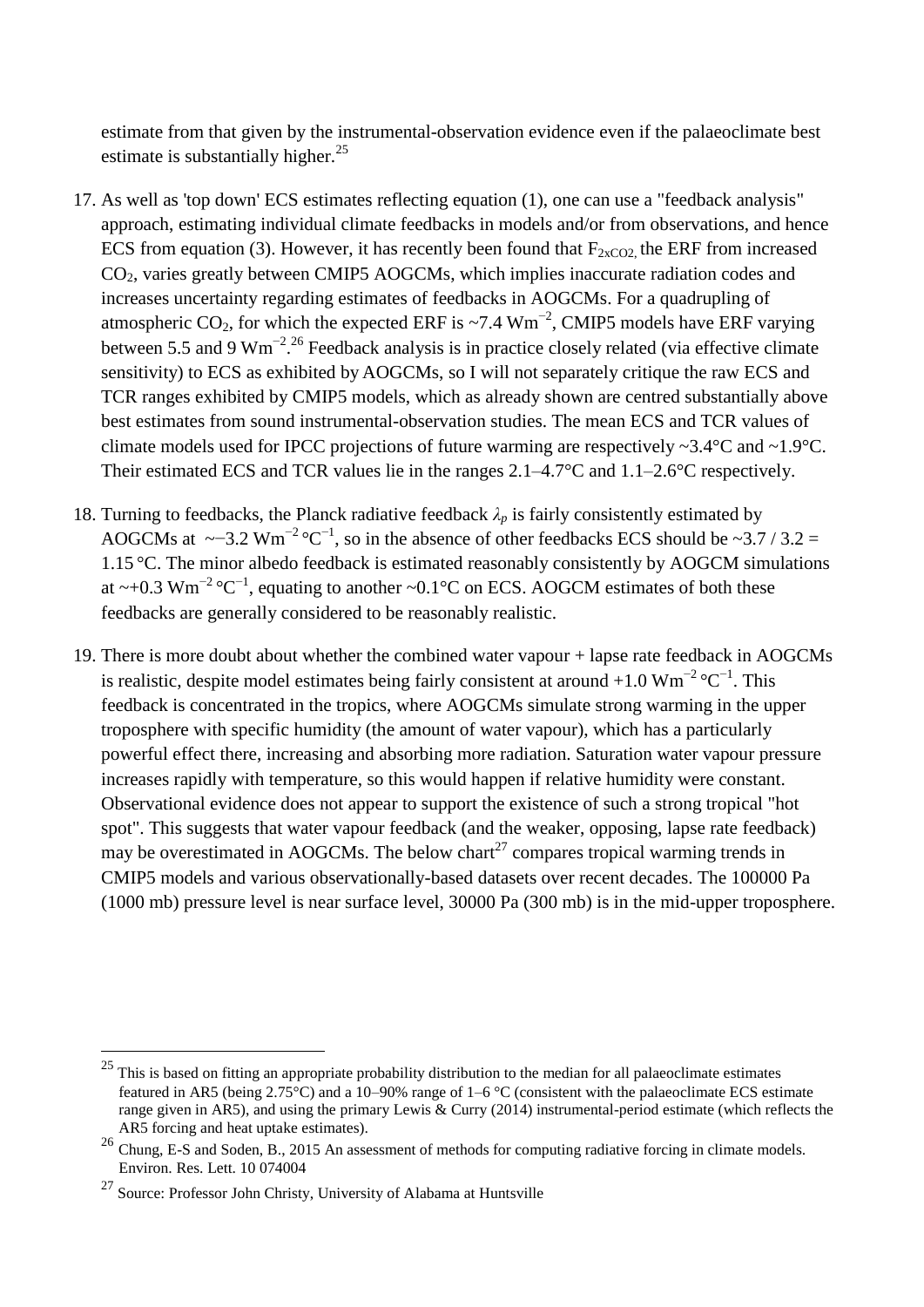

### *Figure 3*

- 20. Related to this, although some evidence suggests specific humidity has gone up (with relative humidity changing little)<sup>28</sup>, as in most AOGCMs, other evidence suggests it has been steady or fallen,<sup>29 30</sup>. NOAA data<sup>31</sup> shows a marked decline in tropical upper tropospheric water vapour over recent decades, although this represents a model-based reanalysis and may not be accurate.
- 21. Even if the CMIP5 average water vapour + lapse rate feedback of ~1.0 Wm<sup>-2</sup> °C<sup>-1</sup> were correct, combining it with the Planck and albedo feedbacks would only generate an ECS of  $\sim$ 2 $\degree$ C, much lower than the diagnosed ECS values of the CMIP5 models used to generate projections of warming over this century, which average  $3.4^{\circ}$ C.<sup>32</sup> The difference relates primarily to positive cloud feedbacks in AOGCMs. Clouds are unresolved sub-grid scale phenomena in AOGCMs and are represented by parameterized approximations. Clouds at different levels have very different

 $^{28}$  Chung E-S. et al, 2014. Upper-tropospheric moistening in response to anthropogenic warming. PNAS doi/10.1073/pnas.1409659111

<sup>&</sup>lt;sup>29</sup> Vonder Haar, T.H.,J.L. Bytheway, and J. M. Forsythe, 2012. Weather and climate analyses using improved global water vapor observations, Geophys. Res. Lett.,39: L15802, doi:10.1029/2012GL052094.

<sup>30</sup> [http://www.drroyspencer.com/2015/08/new-evidence-regarding-tropical-water-vapor-feedback-lindzens-iris](http://www.drroyspencer.com/2015/08/new-evidence-regarding-tropical-water-vapor-feedback-lindzens-iris-effect-and-the-missing-hotspot/)[effect-and-the-missing-hotspot/ A](http://www.drroyspencer.com/2015/08/new-evidence-regarding-tropical-water-vapor-feedback-lindzens-iris-effect-and-the-missing-hotspot/)lso see graphs in *w*ww.friendsofscience.org/assets/documents/NVAP\_March2013.pdf

<sup>31</sup> NOAA ERSL water vapour data. Specific humidity, 300 mb, 30N-30S, 0-360E, monthly values, area weighted grid. 300 mb, the highest level available, is in the upper troposphere.

<sup>32</sup> For models used for the RCP8.5 scenario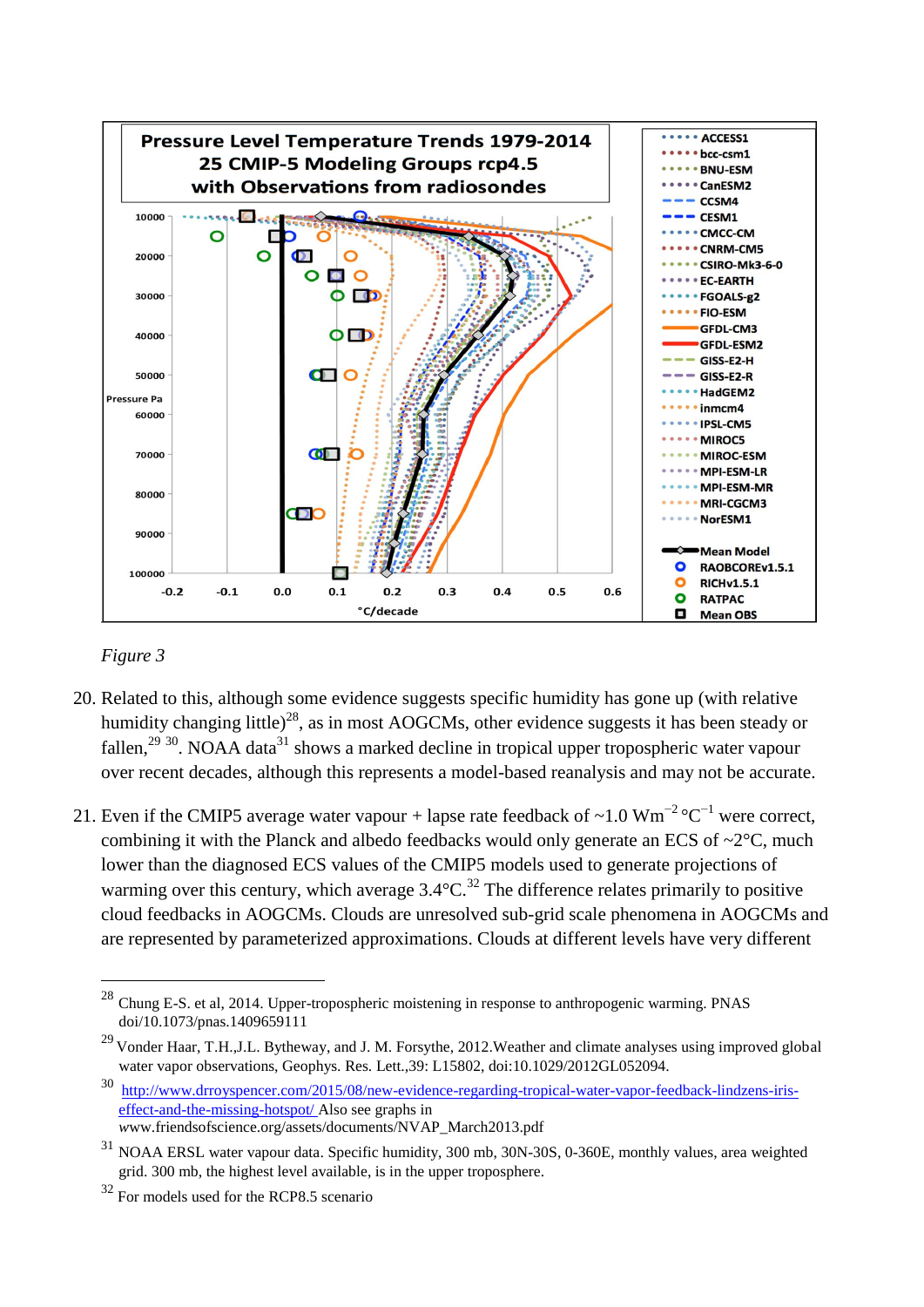effects. Low clouds generally cool the Earth by reflecting incoming short-wave solar radiation, whilst having little effect on outgoing long-wave radiation (although they are opaque to longwave radiation, most of it that leaves Earth is emitted higher in the atmosphere). High level, thinner, clouds generally warm the Earth by transmitting most short-wave radiation, but blocking outgoing long-wave radiation. Current models do not even succeed in representing basic features such as total cloud extent at all accurately, as this graph<sup>33</sup> comparing percentage total cloud fraction in CMIP5 AOGCMs with that per satellite observations shows:



## *Figure 4*

 $\overline{a}$ 

22. Most CMIP5 models exhibit significantly positive cloud feedback. The mean model value of 0.3  $Wm^{-2}$  °C<sup>-1</sup> in Table 9.5 of AR5 (for models producing the required data) understates the true impact of clouds, maybe significantly. Based on Table 9.5 values, it would increase the mean model ECS from 1.95 °C (3.7/− (−3.2+1.0+0.3), allowing for Planck, water vapour + lapse rate and albedo feedbacks, to 2.3 °C (3.7/− (−3.2+1.0+0.3+0.3). But the mean diagnosed ECS for these models is far higher, at 3.3 °C, which suggests that the effect of clouds on model ECS values is significantly underestimated by the study concerned.

<sup>&</sup>lt;sup>33</sup> Pat Frank: Propagation of Error and The Reliability of Global Air Temperature Projections. 2013 AGU conference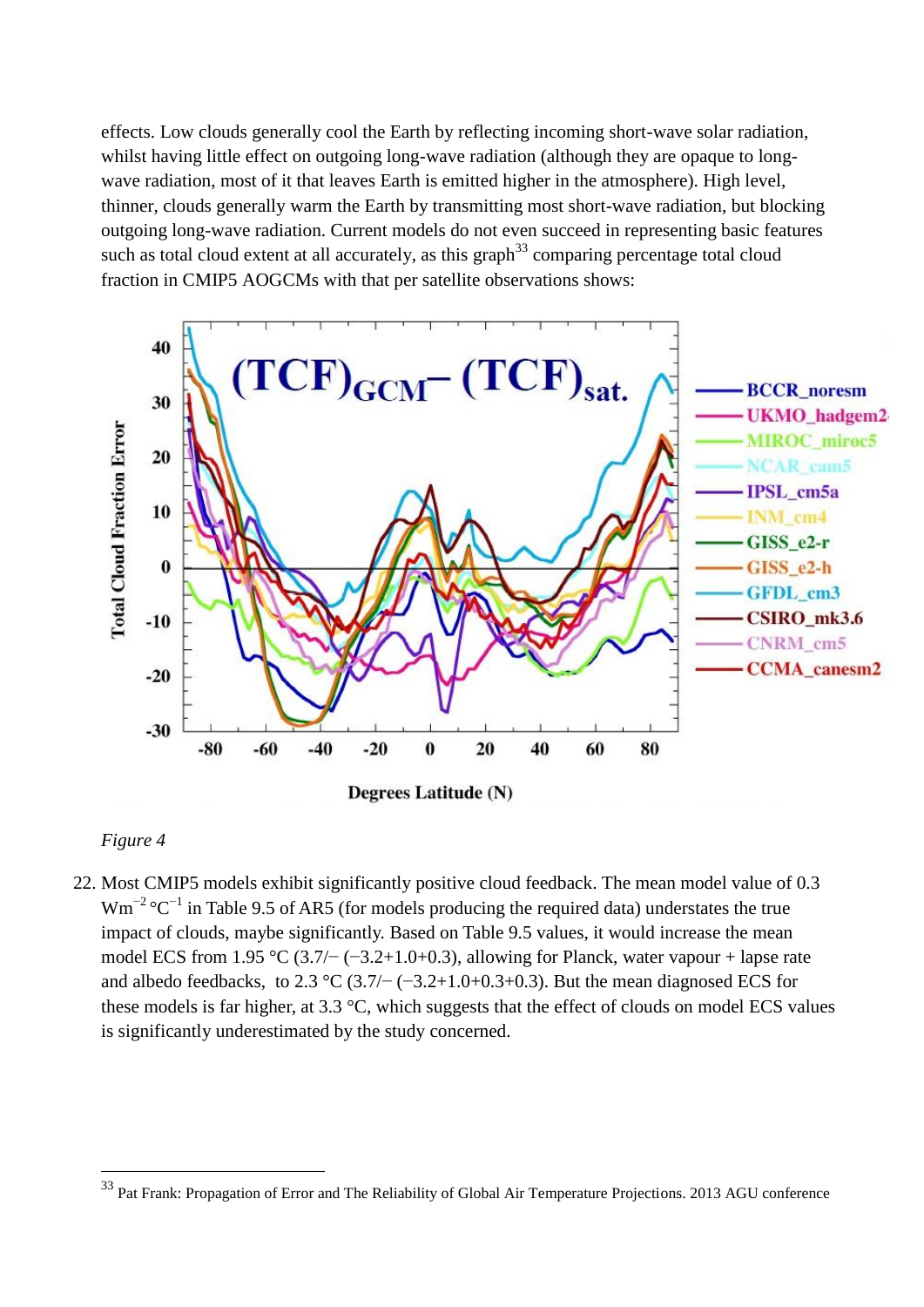- 23. Cloud behaviour is highly complex and still poorly understood. Various likely cloud feedbacks have been identified, of both positive and negative sign,  $34$  but it does not yet appear possible to determine from observations whether overall cloud feedback is positive or negative. AR5 concluded that there was no evidence of a robust link between any of the observables in relevant studies and global cloud feedback.<sup>35</sup> It is difficult to see grounds for placing any reliance on current generation AOGCM projections of how clouds will respond to greenhouse gas warming, and it is doubtful that the situation will be much improved in the next generation of models.
- 24. Simulation of convection is another, closely related, major problem area for AOGCMs. Like clouds, convection is a sub-grid scale process that has to be modelled by parameterized approximations. How convection is parameterized in a model has a major impact on its behaviour, including on the cloud and water vapour fields it simulates and how they change with increasing greenhouse gases, and thereby on the model's ECS. For instance, when the French IPSL modelling group recently improved the clouds and convective parameterization of its main model, the ECS reduced (per AR5 Table 9.5) from 4.1°C to 2.6°C It is also notable that a new German model that, uniquely, simulates convective aggregation – which observational evidence suggests occurs – generates a substantially weaker tropical hot spot than other AOGCMs, as well as having a significantly reduced ECS (~2.2 $\degree$ C vs 2.8 $\degree$ C).<sup>36</sup> The simulated convective aggregation changes long-wave cloud feedback from significantly positive to significantly negative (although a good part of this change is cancelled out by a strengthening of positive short-wave cloud feedback).
- 25. Even more seriously, a 2016 study<sup>37</sup> found that they could vary ECS over a wide range by changing a single parameter that controlled how "cumulus cloud condensate is converted into precipitation in a model's convection parameterization, processes that are only crudely accounted for in GCMs", without retuning other parameters. They concluded that:

"Given the current level of uncertainty in representing convective precipitation microphysics, this study suggests that one can engineer climate sensitivity in a GCM by the approach used for parameterizing convective precipitation. … So far, we have not found a clear [observational] constraint that we feel would make one model choice more plausible than another. Therefore, holistic measures of the overall quality of the mean climate simulations do not appear to provide adequate guidance for choosing between these models."

 $34$  E.g., negative feedbacks: Stephens, G, 2010. Is There a Missing Low Cloud Feedback in Climate Models. WCRP GEWEX News, 20, 5-7; Myers, T A and Norris, J R, 2013. Observational Evidence That Enhanced Subsidence Reduces Subtropical Marine Boundary Layer Cloudiness J Climate, 26, 7507-7524; and per next but one footnote.

<sup>&</sup>lt;sup>35</sup> Section 7.2.5.7 of AR5

<sup>36</sup> Mauritzen, T. and Stevens, B., 2015. Missing iris effect as a possible cause of muted hydrological change and high climate sensitivity in models. Nature Geoscience DOI: 10.1038/NGEO2414 Compare bottom right and top left panels of Figure S7, and examine Figure S8, in the Supplementary Information

<sup>37</sup> Ming Zhao et al., 2016: Uncertainty in Model Climate Sensitivity Traced to Representations of Cumulus Precipitation Microphysics. J Climate, 29, 543–560.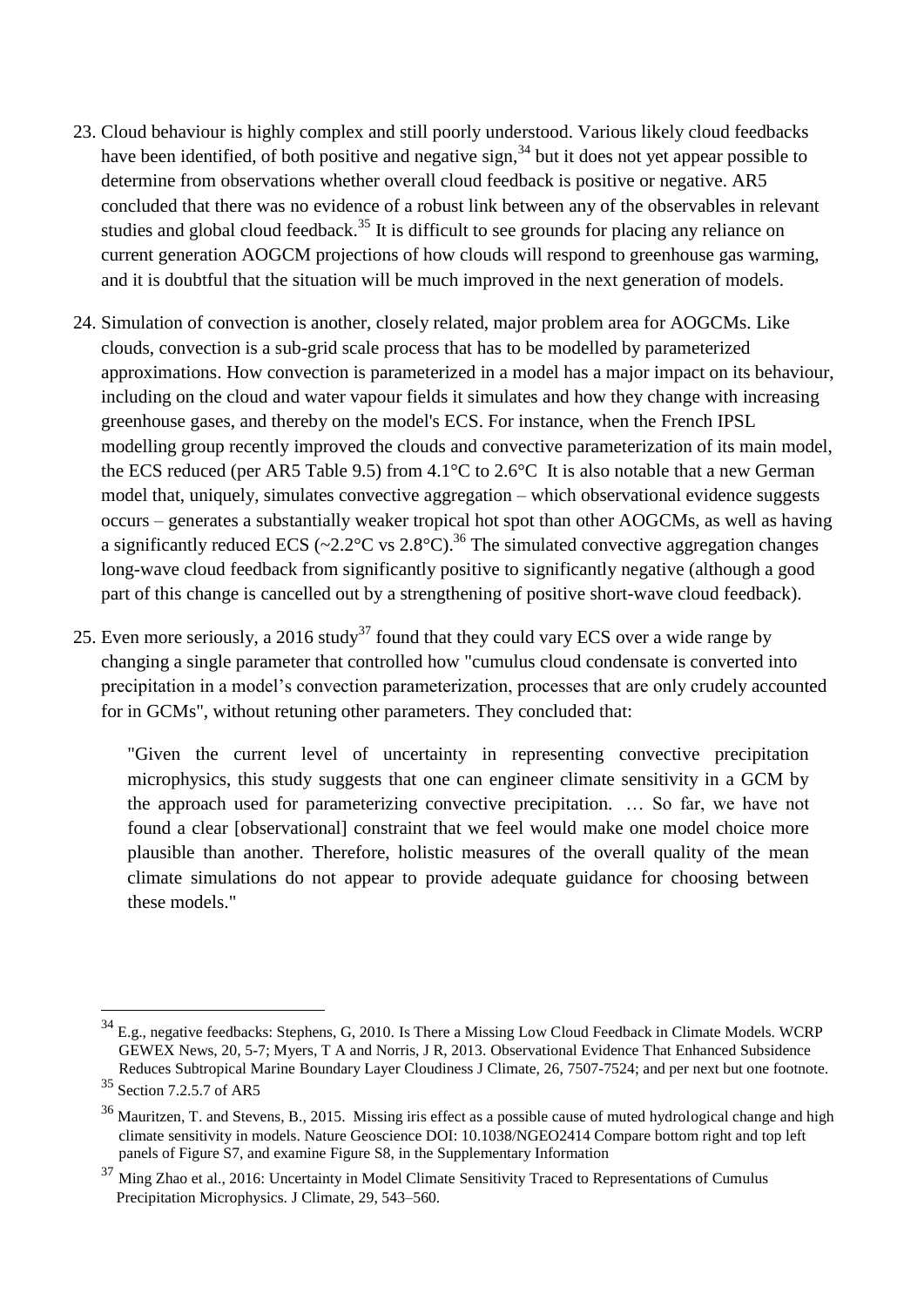This study, together with the other findings cited in the two preceding paragraphs, strongly suggests that neither the range of ECS values exhibited by AOGCMs nor their mean can be viewed as scientifically satisfactory evidence as to the value of ECS in the real climate system.

- 26. There have been various attempts to observationally-constrain AOGCM ECS and/or TCR values using perturbed physics ensembles (PPEs), in which a model's key adjustable parameters were systematically varied and the resulting model-variant simulations compared with observations. The results, however, appear primarily to reflect the characteristics of the particular model involved, not the observational data. In the case of the Met Office PPE study underlying UKCP09, the official UK  $21<sup>st</sup>$  century climate projections, not only did the PPE appear unable to explore much of the ECS-aerosol forcing space that is consistent with observations,<sup>38</sup> but a very unsatisfactory subjective Bayesian statistical method was employed.<sup>39</sup>
- 27. Another approach to observationally-constraining AOGCM ECS values, based on so-called emergent constraints, has now become popular. The idea is to find some variable that, across a multimodel ensemble such as CMIP5, is correlated with model ECS and can be compared with observed variables. However, not only are there many thousands of such variables to choose from, leading to data-mining dangers, but the fact that a relationship exists in one model ensemble does not mean that it is robust, even if it seems physically plausible. For instance, there was a good correlation between ECS and cooling at the LGM in CMIP3 (AR4) models, as one would expect for physically-realistic models, but there is no such correlation in CMIP5 models. Moreover, even if a robust relationship between ECS and some variable exists in AOGCMs, and seems physically justified, that does not by any means prove that the same relationship exists in the real world. And relationships between variables may be very different over seasonal, interannual or decadal timescales than they are over the multidecadal upwards periods relevant to climate change. So I think that the emergent constraints approach should be regarded with great caution.
- 28. An important issue has come to light recently, relating to the dependence in AOGCMs of cloud feedbacks, and hence climate sensitivity, on patterns of surface temperature change – primarily in sea surface temperature (SST).<sup>40</sup> In most CMIP5 AOGCMs, two or three decades after a CO<sub>2</sub>based forcing increase is imposed, their effective climate sensitivity increases, largely because short-wave cloud feedback becomes (more) positive. This leads, on average, to their diagnosed ECS being ~10% higher than their effective climate sensitivity when estimated from global changes corresponding to those that took place during the instrumental period. In typical CMIP5 models, intensified warming develops in the eastern tropical Pacific a few decades after an imposed increase in atmospheric  $CO<sub>2</sub>$ . This appears to be the main reason for the increase in short-wave cloud feedback, and hence the principal underlying cause for effective climate sensitivity increasing over time in most AOGCMs. Moreover, even in the first two decades after imposing a step increase in atmospheric  $CO<sub>2</sub>$ , CMIP5 models show strong warming in the deep

<sup>38</sup> See Box 1 of [niclewis.files.wordpress.com/2013/09/metoffice\\_response2g.pdf](niclewis.files.wordpress.com/2013/09/metoffice_response2g.pdf)

 $39$  Frigg, R. et al, 2015. An assessment of the foundational assumptions in high-resolution climate projections: the case of UKCP09. Synthese DOI 10.1007/s11229-015-0739-8

<sup>40</sup> Andrews, T, Gregory, J M and Webb, M J, 2015. The dependence of radiative forcing and feedback on evolving patterns of surface temperature change in climate models. J. Climate 28, 1630–1648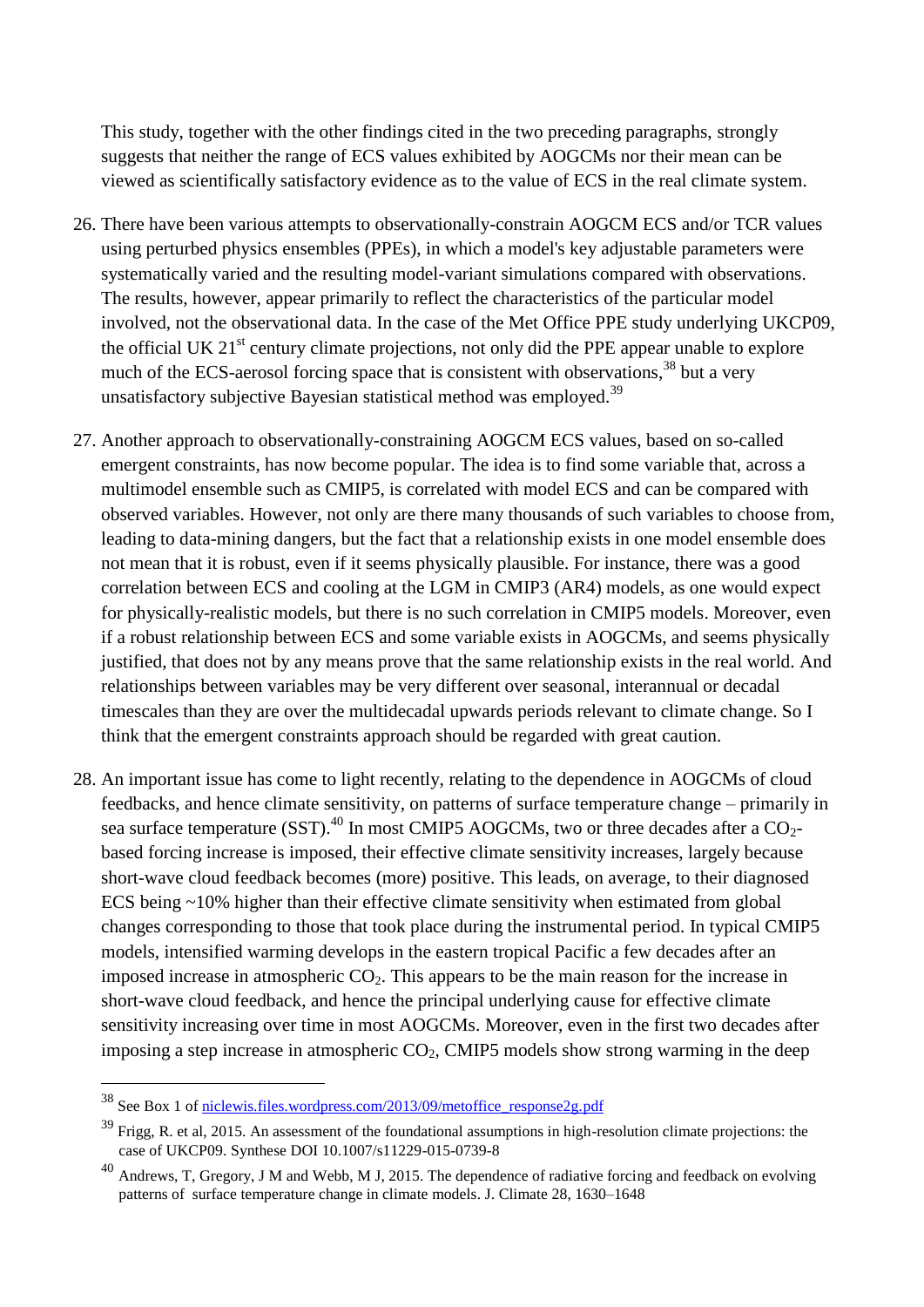tropical eastern and central Pacific. This is associated with a robust weakening of the Pacific Walker atmospheric circulation (easterly near the surface, westerly high in the troposphere) in these models, which *inter alia* reduces the upwelling of cool water in the eastern tropical Pacific. There is a theory as to why the Pacific Walker Circulation may be expected to weaken under greenhouse gas warming,  $41$  but reasons to expect the opposite have also been put forward,  $42$  In reality, CMIP5 models have been proved wrong to date: the Pacific Walker Circulation has fluctuated, but does not show a long term weakening trend and, far from warming strongly, the eastern and central Pacific have warmed little (apart from during El Nino events).

- 29. It turns out that the climate sensitivity of CMIP5 models is highly sensitive to the pattern of SST warming. In the case of the UK Met Office HadGEM2 model, used in much of this work, its effective climate sensitivity when SST increases with a pattern matching reality is only 2.3°C over 1900-2012, only half the ECS that it exhibits when it is allowed to generate its own pattern of SST increases in response to  $CO<sub>2</sub>$  warming, and its effective sensitivity is even lower over the satellite era.<sup>43</sup> The Met Office authors interpret this result as implying that observational estimates of ECS based on warming over the instrumental period may be biased low. However, a more appropriate scientific conclusion, in the absence of any evidence that multidecadal internal climate system variability has caused a substantial but temporary strengthening of the Pacific Walker Circulation, seems instead to be that AOGCMs may exhibit excessive climate sensitivity due to incorrect simulation of atmospheric circulation in the tropical Pacific. That could arise from either atmospheric or oceanic modelling deficiencies.
- 30. It is well known that, in the mean, the evolution of GMST in CMIP5 models from the start of their historical simulations (1850 or 1860) matches observations well until the early 2000s. On the other hand, over the satellite era, from 1979, the observed GMST increase to 2014 is only 0.16°C dec<sup>-1</sup> whilst the CMIP5 mean increase is 0.25 $\rm{°C}$  dec<sup>-1.44</sup> The forcings included in the CMIP5 historical simulations vary considerably from model to model, particularly but not only in respect of aerosol forcing, and have unknown aggregate strengths. However, all models should use the same greenhouse gas concentrations. It so happens that if the new (Stevens 2015) reduced aerosol forcing estimates are melded with the AR5 estimates for all other forcings, there is almost no difference between the historical evolutions of total forcing and of greenhouse gas forcing save for years significantly affected by volcanism.<sup>45</sup> Since volcanic eruptions are short lived and have

 $^{41}$  Vechhi, G A and Soden, B J, 2007. Global Warming and the Weakening of the Tropical Circulation. J. Climate 20, 4316–4340

<sup>&</sup>lt;sup>42</sup> E.g., Hovos, C D and Webster, P J, 2012. Evolution and modulation of tropical heating from the last glacial maximum through the twenty-first century. Climate Dynamics, 38, 1501-1519

<sup>&</sup>lt;sup>43</sup> Andrews, T, Webb, M J, and Gregory, J M, 2015. Feedbacks: their inconstancy & dependence on SST patterns. [Talk](http://www.mpimet.mpg.de/fileadmin/atmosphaere/WCRP_Grand_Challenge_Workshop/Ringberg_2015/Talks/Andrews_23032015.pdf) given at the Ringberg 2015 WRCP Grand Challenge workshop

<sup>&</sup>lt;sup>44</sup> The decadal linear trend increases for respectively HadCRUT4v4 and all CMIP5 models with RCP8.5 scenario projections. Although it has been claimed that HadCRUT4 somewhat underestimates the GMST increase over the last few decades, [evidence](http://www.ecmwf.int/en/about/media-centre/news/2015/ecmwf-releases-global-reanalysis-data-2014-0) from the well-regarded ERA-interim reanalysis indicates otherwise.

<sup>&</sup>lt;sup>45</sup> With black carbon on snow forcing, the only forcing for which AR5 gives an efficacy factor, multiplied by the mean efficacy factor given, land use change forcing scaled down by 75% (since AR5 concluded at 8.3.5.6 that it was about as likely as not to have led to a net cooling of the Earth's surface), and Stevens 2015 aerosol forcing substituted for the original AR5 aerosol forcing, there is zero trend difference over 1860-2012 between AR5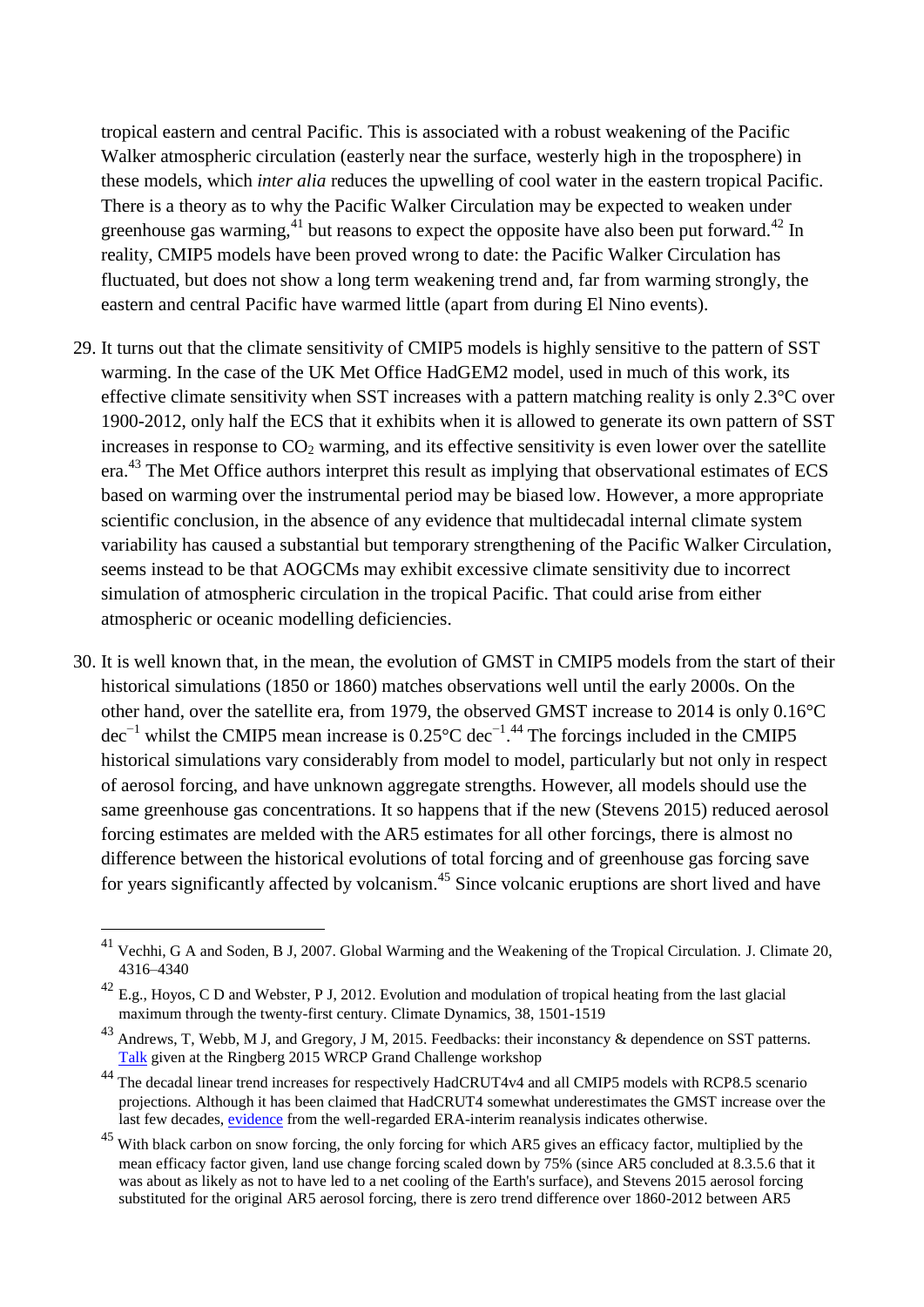very little effect on surface temperature beyond the following 5-10 years, comparing the evolution of GMST in CMIP5 models during their historical greenhouse gas only simulations with the observational record would be a fair test over the long term. The below chart shows this comparison, taking the mean for the twenty CMIP5 models for which data are available.<sup>46</sup>





1

- 31. It is evident that the unscaled greenhouse gas only CMIP5 model simulations warm far more than per the historical observational record. Scaling the mean model simulation down to 0.6x of the raw level produces a more reasonable match. This is consistent with the 0.64x (0.16/0.25) scaling required to match the CMIP5 mean historical all-forcing warming to the observational record over 1979-2014, a period when aerosol forcing changed little.<sup>47</sup> The well-matching orange line is from regressing observed GMST on CMIP5 mean historicalGHG warming (which is thereby scaled down to 0.525x) as well as on two trendless indices of internal variability – for the Atlantic Multidecadal Oscillation (AMO) and the El Nino-Southern Oscillation (ENSO) – and on volcanic forcing.<sup>48</sup>
- 32. Scaling down the mean TCR of the relevant CMIP5 models to 60% or 64% of their actual values, to bring them into line with observed warming, implies an observationally-consistent TCR

greenhouse gas forcing and the thus adjusted AR5 total (excluding volcanic) forcing, and their absolute difference is small in all sub-periods.

<sup>46</sup> Four of the twenty CMIP5 models with historicalGHG simulations are understood to have included tropospheric ozone as a greenhouse gas. An appropriate adjustment has been made to allow for this. Some models' simulations ended before 2012; an adjustment was made to prevent a discontinuity arising in the plotted mean model warming.

<sup>&</sup>lt;sup>47</sup> The subset of twenty CMIP5 models with historicalGHG simulations appears to have a mean TCR several percent higher than for all CMIP5 models, which would account for most of the difference between the two scaling factors.

<sup>48</sup> Regression is on a 5 year centred mean of the AMO index [\(http://www.esrl.noaa.gov/psd/data/timeseries/AMO/\)](http://www.esrl.noaa.gov/psd/data/timeseries/AMO/), the annual mean MEI.ext index [\(http://www.esrl.noaa.gov/psd/enso/mei.ext/\)](http://www.esrl.noaa.gov/psd/enso/mei.ext/) and the mean of the current and previous years' volcanic forcing per AR5. Regression is over 1860-2012; all coefficients are highly significant.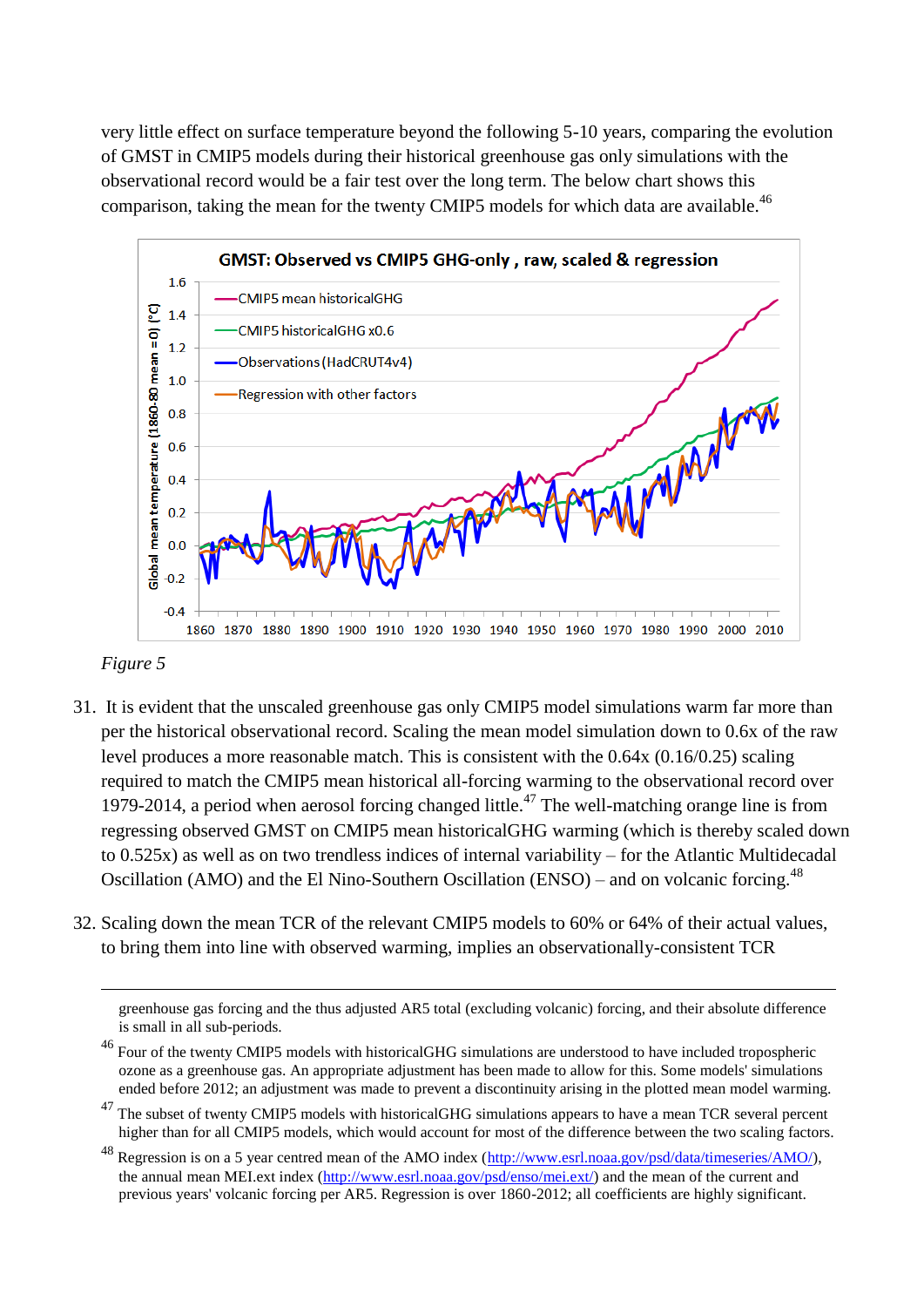estimate of slightly under 1.2°C. This is closely consistent with the TCR estimate in an update of Lewis and Curry (2014) in which the AR5 aerosol forcing estimate was replaced by that per Stevens (2015).<sup>49</sup> Scaling by the regression coefficient of 0.525 implies a TCR of only 1.0°C.

33. From a practical aspect, it is the influence of ECS and TCR on future climate change that is most important. Changes in many climatic variables scale approximately with changes in GMST, so it is usual to concentrate on the magnitude of GMST increase. The following table shows the CMIP5 multimodel mean projected GMST rises on the four IPCC scenarios up to the late twentyfirst century, the same period as given in AR5, both from the 1850–1900 period that the IPCC used to represent preindustrial conditions and from a representative recent year.<sup>50</sup> It also shows projections based on instrumental-observation best estimates of 1.75°C for ECS and 1.35°C for TCR, slightly above the means of the estimates shown in the respective violin plots.<sup>51</sup>

| <b>Scenario</b> | on CMIP5 models (in $^{\circ}$ C)<br>from: |      | Warming to 2081–2100 based   Warming to 2081–2100 based   CMIP5 / TCR<br>on $1.35^{\circ}$ C TCR (in $^{\circ}$ C) from:   warming from |      |      |
|-----------------|--------------------------------------------|------|-----------------------------------------------------------------------------------------------------------------------------------------|------|------|
| <b>Baseline</b> | 1850–1900                                  | 2012 | 1850-1900                                                                                                                               | 2012 | 2012 |
|                 |                                            |      |                                                                                                                                         |      |      |
| <b>RCP2.6</b>   | 1.6                                        | 0.8  | 1.0                                                                                                                                     | 0.2  | 3.4x |
| <b>RCP4.5</b>   | 2.4                                        | 1.6  | 1.6                                                                                                                                     | 0.8  | 2.0x |
| <b>RCP6.0</b>   | 2.8                                        | 2.0  | 2.0                                                                                                                                     | 1.2  | 1.7x |
| <b>RCP8.5</b>   | 4.3                                        | 35   | 29                                                                                                                                      | 2.1  | 1.7x |

*Table 1*

 $\overline{a}$ 

34. For the RCP6.0 and RCP8.5 scenarios – which involve continued growth in greenhouse gas forcing this century – the ratio of mean projected future warming by CMIP5 models to that projected using instrumental-observation studies, of 1.7x, is higher than one would expect from the ratio of the TCRs involved. The mean TCR of the CMIP5 models, at ~1.9°C, is only 1.4x the observationally-estimated TCR value used of 1.35°C. The difference appears to relate primarily to the much higher ECS of the CMIP5 models, which leads to their projected future warming arising from past forcing being much greater than for the instrumental-observation estimate based projections. Part of the difference may relate to  $CO<sub>2</sub>$  forcing increasing slightly faster than logarithmically with concentration in AOGCMs (and in reality), which only the CMIP5 model projections allow for. But any resulting low bias in the instrumental-observation estimate based

<sup>49</sup> Se[e https://niclewis.files.wordpress.com/2015/10/ar5\\_ebstudy\\_stevens15faer1e.pdf](https://niclewis.files.wordpress.com/2015/10/ar5_ebstudy_stevens15faer1e.pdf)

<sup>50</sup> To minimise rounding discrepancies, 0.8°C has been deducted from the CMIP5 global mean surface temperature projected warming from 1850–1900 (taken as representing preindustrial conditions) to obtain warming from 2012, and 0.8°C added to the warming based on TCR from 2012 to obtain warming from 1850–1900. But the unrounded 0.76°C temperature rise from 1850–1900 to 2012 (per HadCRUT4v2) has been used to compute the ratios of CMIP5 model to TCR-based warming.

 $51$  The global warming estimates are based on multiplying the TCR estimate of 1.35 $^{\circ}$ C by the change in total forcing on each scenario between 2012 and 2081–2100 per the RCP forcings dataset, and adding 0.15°C for unrealised warming attributable to existing forcing, that as at 2012 was heating the ocean, becoming realised by 2081–2100. These TCR-based projections are consistent with more sophisticated calculations using a 2-box model. Using the mean temperature for the decade ending in 2012 instead of that for 2012 would make no difference.